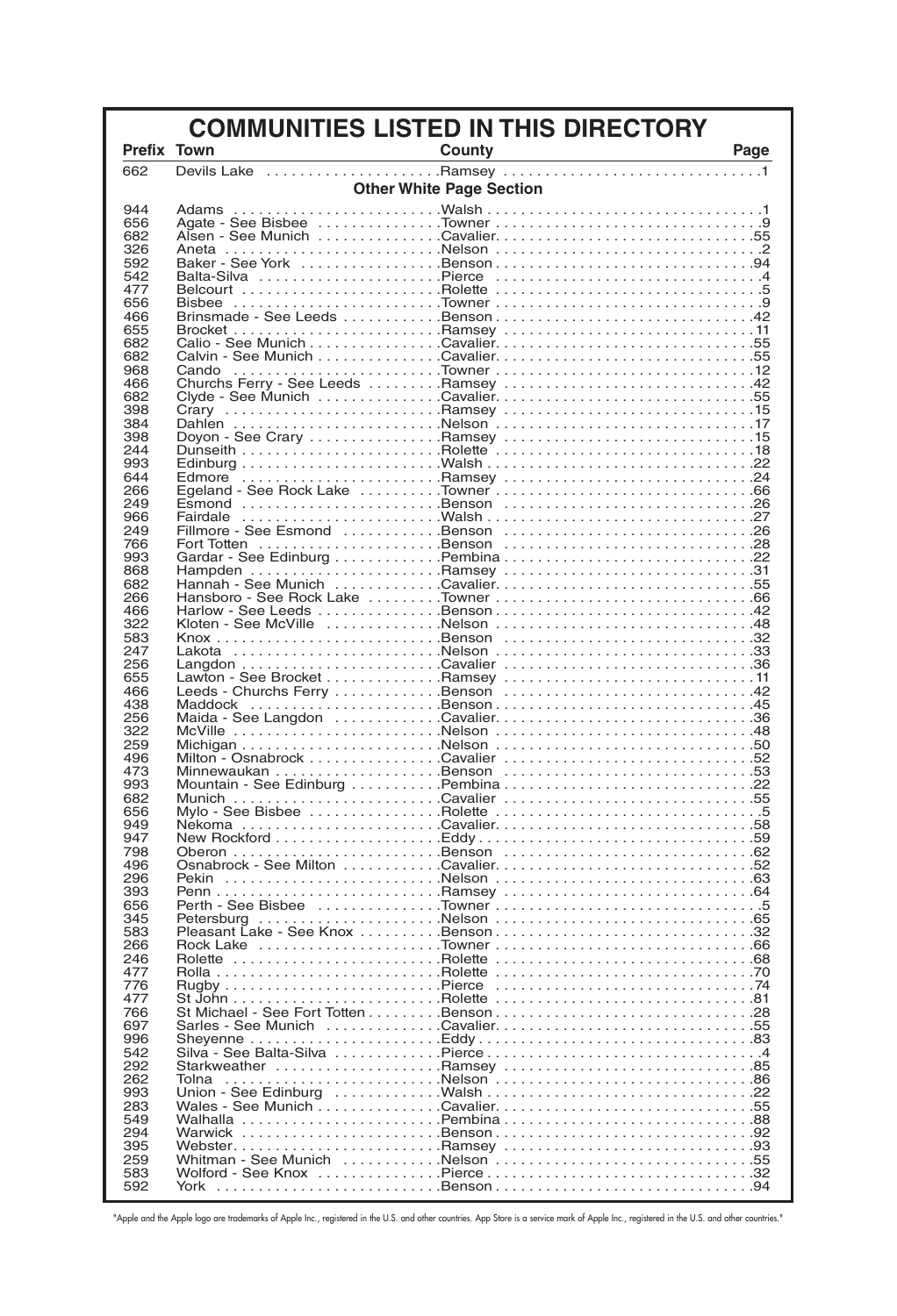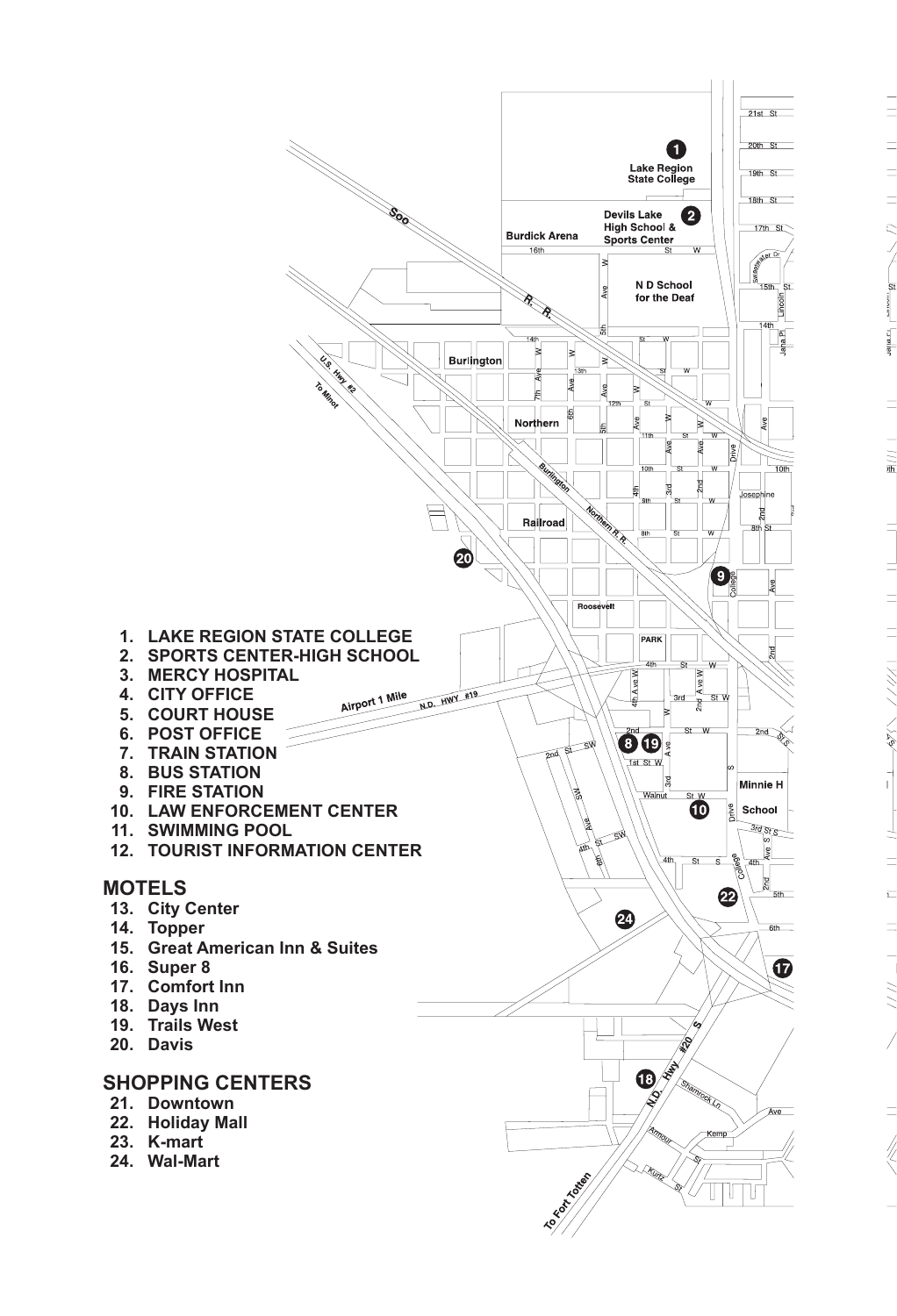

 $\equiv$ 

ニ ニ ニ ///\/ \ \ \ \ \ \ \

ļ

╕

 $\frac{1}{2}$ 

Ī

コーニー ニー ニンンメンタイト

 $\frac{1}{\sqrt{1-\frac{1}{2}}}$ 

 $=$ 

 $\equiv$   $\frac{1}{2}$ 

 $\equiv$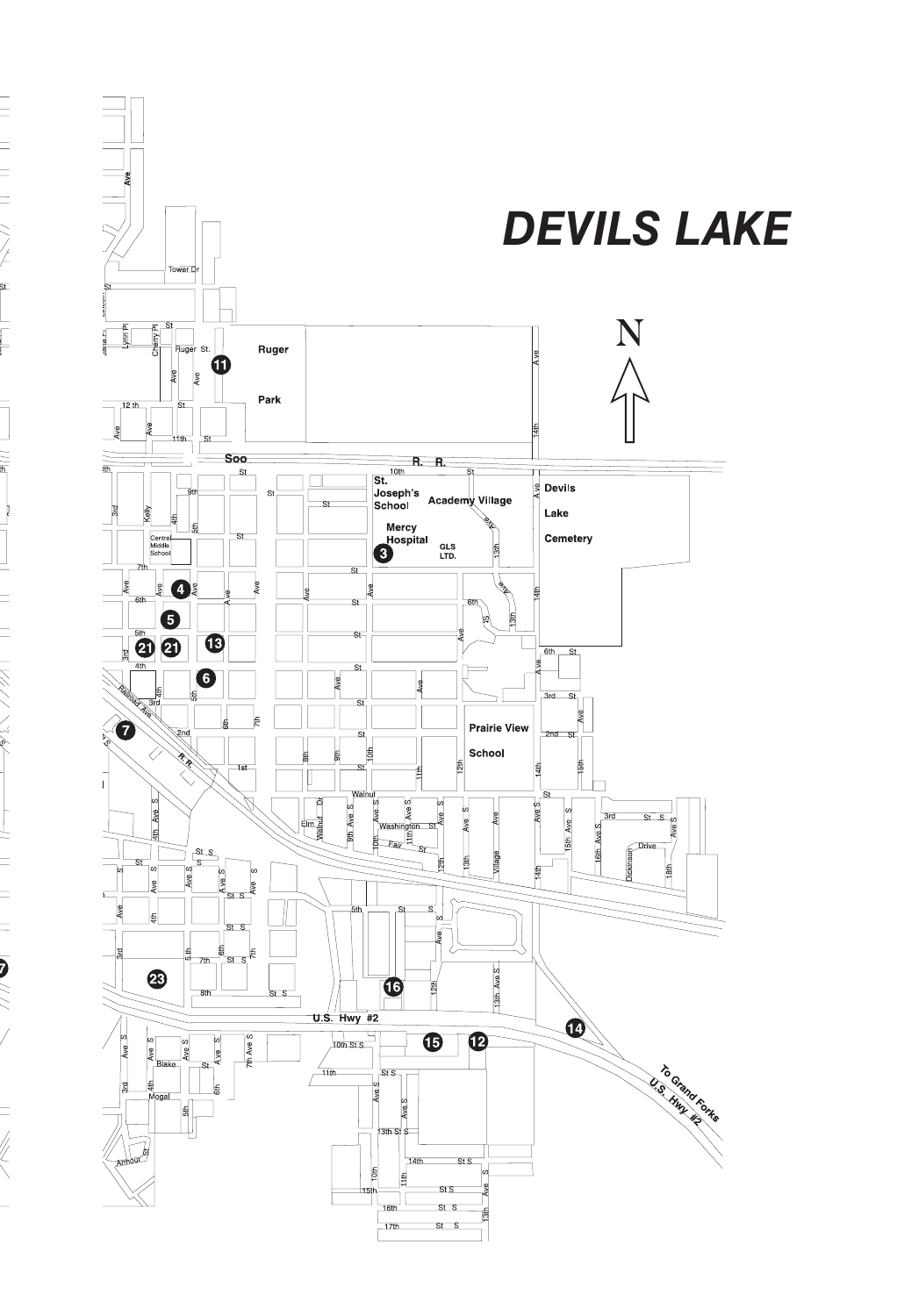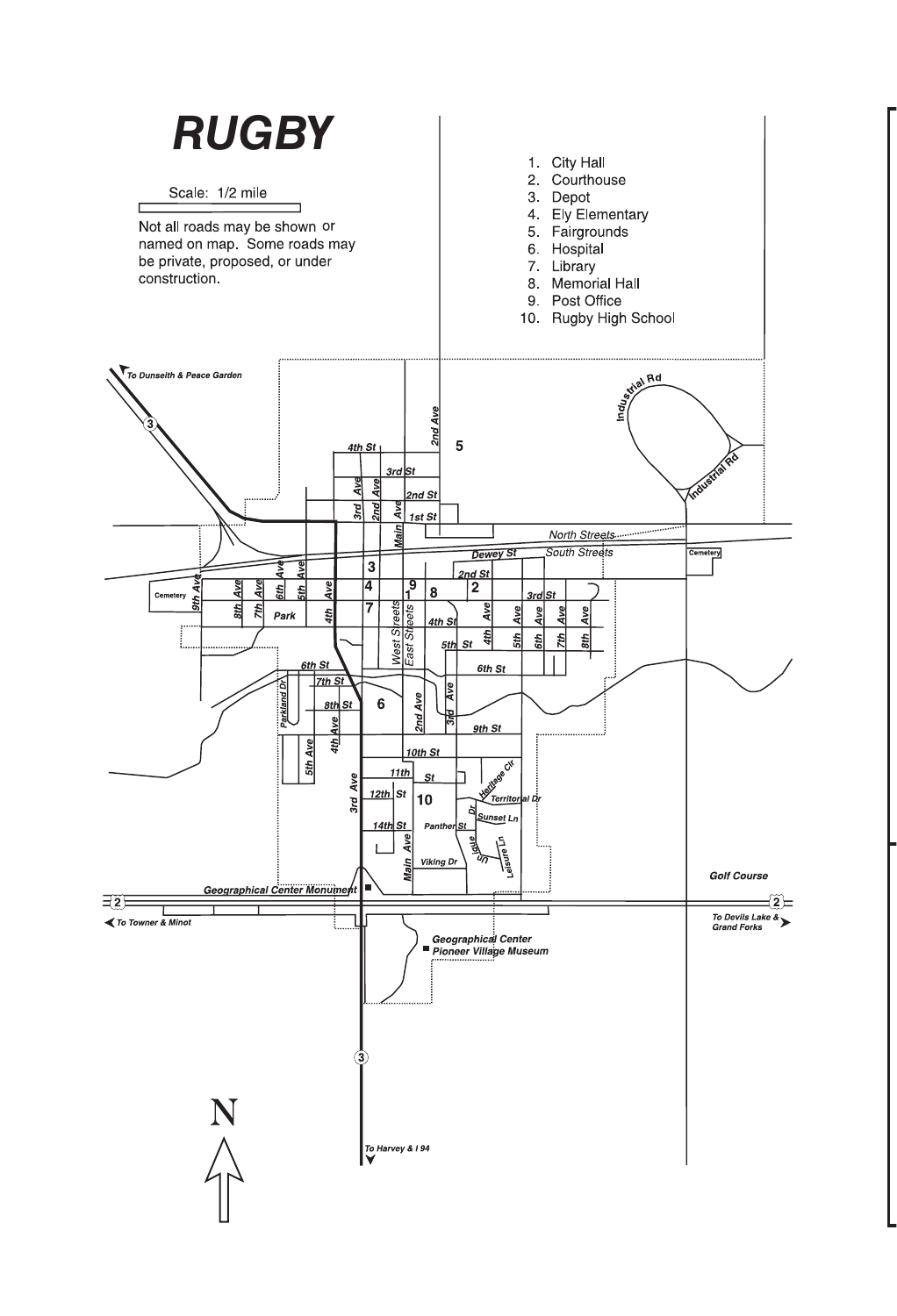

 $=$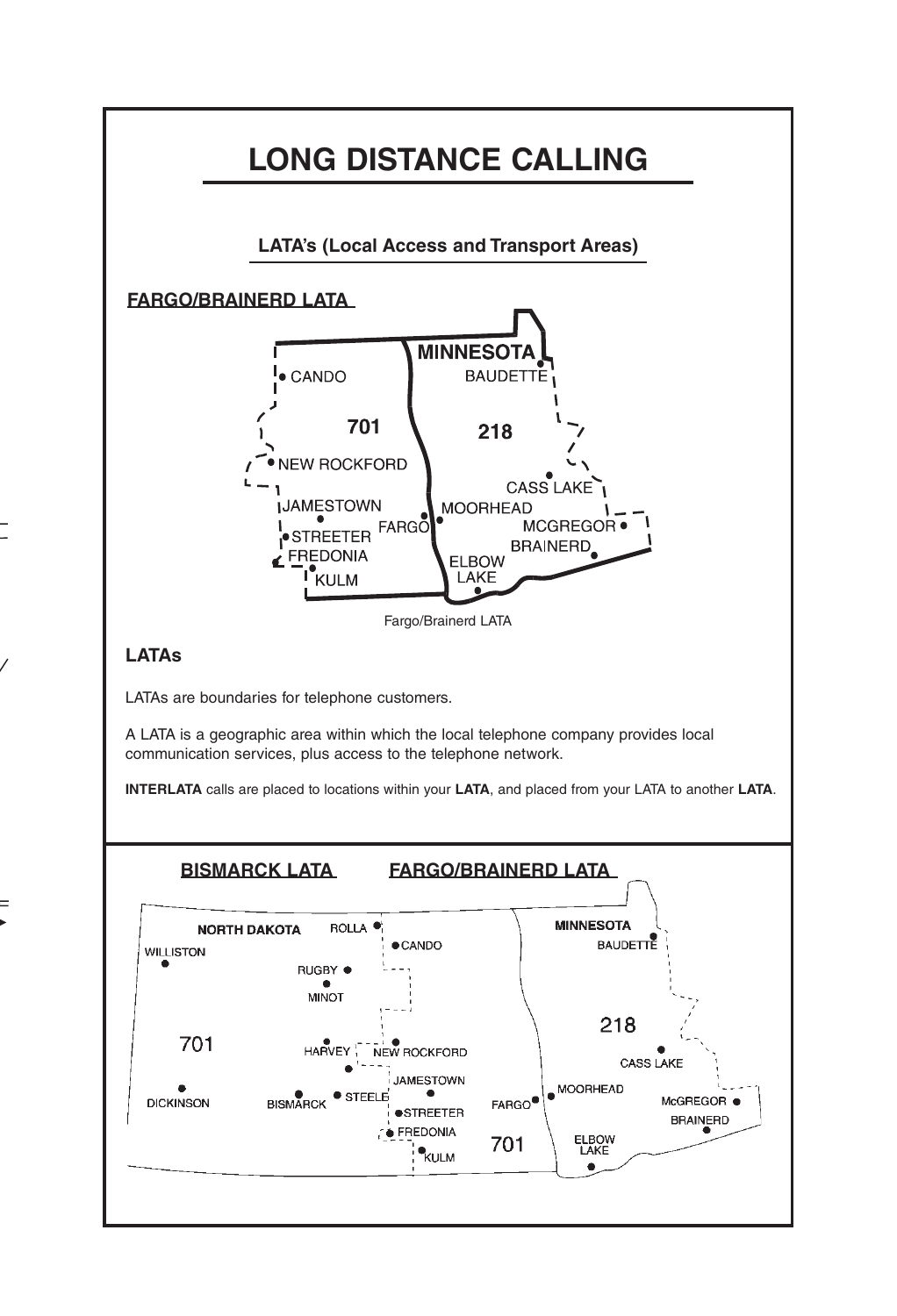## NORTH DAKOTA STATE PREFIX GUIDE **AREA CODE 701 • CENTRAL TIME ZONE (\*MOUNTAIN TIME ZONE)**

| <b>PREFIX</b>                    | <b>CITY</b> | <b>PREFIX</b>                       | <b>CITY</b> | <b>PREFIX</b>                        | <b>CITY</b> | <b>CITY</b><br><b>PREFIX</b>        |  |
|----------------------------------|-------------|-------------------------------------|-------------|--------------------------------------|-------------|-------------------------------------|--|
| 200Fargo                         |             | 283Hannah                           |             | 370Langdon                           |             | 465Drake / Anamoose /               |  |
| 201Bottineau                     |             | 284Park River                       |             | 371Fargo                             |             | Balfour / Rugby                     |  |
| 202Bismarck                      |             | 285Edmunds                          |             | 372Colfax                            |             | 466Leeds                            |  |
| 203Grand Forks                   |             | 286Wilton                           |             | 373Fargo<br>374…Ashley               |             | 467Tolley<br>468Berthold / Carpio / |  |
| 204Bismarck<br>205Fargo          |             | 288Ashley<br>289Hillsboro           |             | 375Fullerton                         |             | Foxholm                             |  |
| 206* Bowman                      |             | 290* Dickinson                      |             | 376Hettinger                         |             | 469Walcott                          |  |
| 207…Center                       |             | 292Starkweather                     |             | 377Kenmare                           |             | 471Bismarck                         |  |
| 208Rugby                         |             | 293Fargo                            |             | 378Lehr                              |             | 472Dunseith                         |  |
| 209* Regent                      |             | 294Warwick                          |             | 379Grafton                           |             | 473Minnewaukan                      |  |
| 210Oakes<br>212Fargo             |             | 295Westhope / Landa /<br>Souris     |             | 381Devils Lake<br>382Langdon         |             | 474Fairmount<br>475Steele           |  |
| 213Grand Forks                   |             | 296Tolna                            |             | 383Hillsboro                         |             | 476Fargo                            |  |
| 214Bismarck                      |             | 297Fargo                            |             | 384Fordville                         |             | 477Rolla                            |  |
| 215Grand Forks                   |             | 298Fargo                            |             | 385Kenmare                           |             | 478Fargo                            |  |
| 216Tioga                         |             | 300* Dickinson                      |             | 386Tolley / Donnybrook               |             | 480Bottineau                        |  |
| 217Kenmare                       |             | 301Center                           |             | 387Sterling                          |             | 481Cartwright                       |  |
| 218* Beach<br>219Fargo           |             | 302New Rockford<br>303Cando         |             | 388Fargo<br>389Bottineau             |             | 482Berthold /<br>Donnybrook         |  |
| 220Bismarck                      |             | 304Lakota                           |             | 390Bismarck                          |             | 483* Dickinson                      |  |
| 221Bismarck                      |             | 305Langdon                          |             | 391Bismarck                          |             | 484Gardner                          |  |
| 222Bismarck                      |             | 306Fargo                            |             | 392Steele                            |             | 485Gackle                           |  |
| 223Bismarck                      |             | 307Carrington                       |             | 393Rocklake                          |             | 486Medina                           |  |
| 224Bismarck                      |             | 308Gwinner                          |             | 394Jamestown                         |             | 487Garrison                         |  |
| 225* Dickinson<br>226Bismarck    |             | 309Cooperstown<br>310Bowbells       |             | 395Webster<br>396Goodrich            |             | 488Galesburg<br>489Ypsilanti        |  |
| 227* Dickinson                   |             | 312Parshall                         |             | 397Niagara                           |             | 490Valley City                      |  |
| 228Bottineau / Souris            |             | 313Stanley                          |             | 398Devils Lake                       |             | 491Fargo                            |  |
| 229Fordville                     |             | 314Grand Forks                      |             | 399Harvey                            |             | 492Fargo                            |  |
| 230Devils Lake                   |             | 315Washburn                         |             | 400Bismarck                          |             | 493Edgeley                          |  |
| 231Fargo                         |             | 316Steele                           |             | 402Grand Forks                       |             | 494Hazen                            |  |
| 232Fargo<br>234Fargo             |             | 317Emerado                          |             | 403Wahpeton<br>408Oakes              |             | 495* Dickinson<br>496Osnabrock      |  |
| 235Fargo                         |             | 318Casselton<br>319Bismarck         |             | 412Fargo                             |             | 497Plaza / Berthold                 |  |
| 237Fargo                         |             | 320Jamestown                        |             | 414Mayville                          |             | 498Flasher                          |  |
| 238Fargo                         |             | 321Strasburg                        |             | 418Minot                             |             | 499Fargo                            |  |
| 239Fargo                         |             | 322Aneta                            |             | 419Jamestown                         |             | 500Minot                            |  |
| 240Minot                         |             | 323Bismarck                         |             | 420Minot                             |             | 502Ross                             |  |
| 241Fargo<br>242Hankinson         |             | 324Harvey<br>325Strasburg           |             | 421New Town<br>422Selfridge          |             | 507Stanley<br>509Minot              |  |
| 243Souris                        |             | 326Aneta                            |             | 423Zeeland                           |             | 516Bismarck                         |  |
| 244Dunseith                      |             | 327Steele                           |             | 424Streeter                          |             | 520Hoople                           |  |
| 245Westhope                      |             | 328Bismarck                         |             | 425Bismarck                          |             | 521Cavalier                         |  |
| 246Rolette                       |             | 329Strasburg                        |             | 426Bismarck                          |             | 522Carson                           |  |
| 247Lakota<br>248…Minto           |             | 330Grand Forks<br>331Park River     |             | 427Milnor<br>428Kindred              |             | 523* Bowman<br>524Finley            |  |
| 249Esmond                        |             | 332Braddock                         |             | 429Fargo                             |             | 525Karlsruhe / Bergen /             |  |
| 250Bismarck                      |             | 333Bismarck                         |             | 430Hillsboro                         |             | Voltaire                            |  |
| (ND State Gov)                   |             | 334Kenmare                          |             | 431Larimore                          |             | 526Fargo                            |  |
| 251Jamestown                     |             | 335Grand Forks                      |             | 432Verona                            |             | 527Bismarck                         |  |
| 252Jamestown<br>253Jamestown     |             | 336Strasburg<br>337Emmet / Garrison |             | 433Fargo<br>434Leonard               |             | 528Zahl<br>529Ryder / Douglas       |  |
| 254Linton                        |             | 338Velva / Voltaire                 |             | 435Courtenay                         |             | 530Bismarck                         |  |
| 255Bismarck                      |             | 339…Kenmare                         |             | 436…Hillsboro                        |             | 531Turtle Lake                      |  |
| 256Langdon                       |             | 340Minot                            |             | 437Enderlin                          |             | 532Fargo                            |  |
| 257Hoople                        |             | 341Harvey                           |             | 438Maddock                           |             | 533* Scranton                       |  |
| 258Bismarck                      |             | 342Gardner                          |             | 439Wyndmere<br>440* Bowman           |             | 534Bottineau<br>535Ellendale        |  |
| 259Petersburg<br>260* Dickinson  |             | 343Larimore<br>344Ellendale         |             | 441Minot                             |             | 537Towner / Rugby                   |  |
| 261Fargo                         |             | 345Petersburg                       |             | 442Underwood                         |             | 538Lidgerwood                       |  |
| 262Tolna                         |             | 346Casselton                        |             | 443Havana                            |             | 539Wildrose                         |  |
| 263Dunseith / Metigoshe          |             | 347Casselton                        |             | 444Watford City                      |             | 540Fargo                            |  |
| 264* Dickinson                   |             | 348Glen Ullin                       |             | 445Saint Anthony                     |             | 541Fargo                            |  |
| 265Cavalier<br>266Bisbee         |             | 349Ellendale<br>350Devils Lake      |             | 446Fargo<br>447Turtle Lake / Mercer  |             | 542Rugby / Balta<br>543Hatton       |  |
| 267Antler                        |             | 351Saint Michael                    |             | 448Turtle Lake                       |             | 544Devils Lake                      |  |
| 268Maxbass / Newburg             |             | 352Grafton                          |             | 449* Bowman                          |             | 545Hankinson                        |  |
| 269Jamestown                     |             | 355Bismarck                         |             | 450Underwood                         |             | 546McGregor                         |  |
| 270Petersburg                    |             | 356Fargo                            |             | 451Fargo                             |             | 547Fessenden & others               |  |
| 271Fargo                         |             | 357Forbes                           |             | 452Wishek<br>453Berthold / Blaisdell |             | 548* Dunn Center<br>549Walhalla     |  |
| 272Newburg / Westhope<br>/ Upham |             | 358Minto<br>359Kramer               |             | 454Drayton                           |             | 550Rolla                            |  |
| 273Woodworth                     |             | 360Grafton                          |             | 455Linton                            |             | 552Fargo                            |  |
| 274Mooreton                      |             | 361Fargo                            |             | 456* Dickinson                       |             | 553Colfax                           |  |
| 275* Scranton                    |             | 362Glenburn / Lansford              |             | 457Caledonia                         |             | 554Thompson                         |  |
| 276Shields                       |             | 363McClusky                         |             | 458* Bowman                          |             | 555Directory Assistance             |  |
| 277Fargo<br>278…Rolla            |             | 364Fargo<br>365Fargo                |             | 459Sherwood<br>460Washburn           |             | 556Steele<br>557Bismarck            |  |
| 279* Rhame                       |             | 366 Willow City                     |             | 461Fargo                             |             | 558Washburn                         |  |
| 280Fargo                         |             | 367Fargo                            |             | 462Washburn                          |             | 559* Belfield                       |  |
| 281Fargo                         |             | 368Jamestown                        |             | 463Garrison                          |             |                                     |  |
| 282Fargo                         |             | 369Christine                        |             | 464Powers Lake                       |             | Continued On Next Page              |  |

**PREFIX**

6 6 6 6 6 6 6 6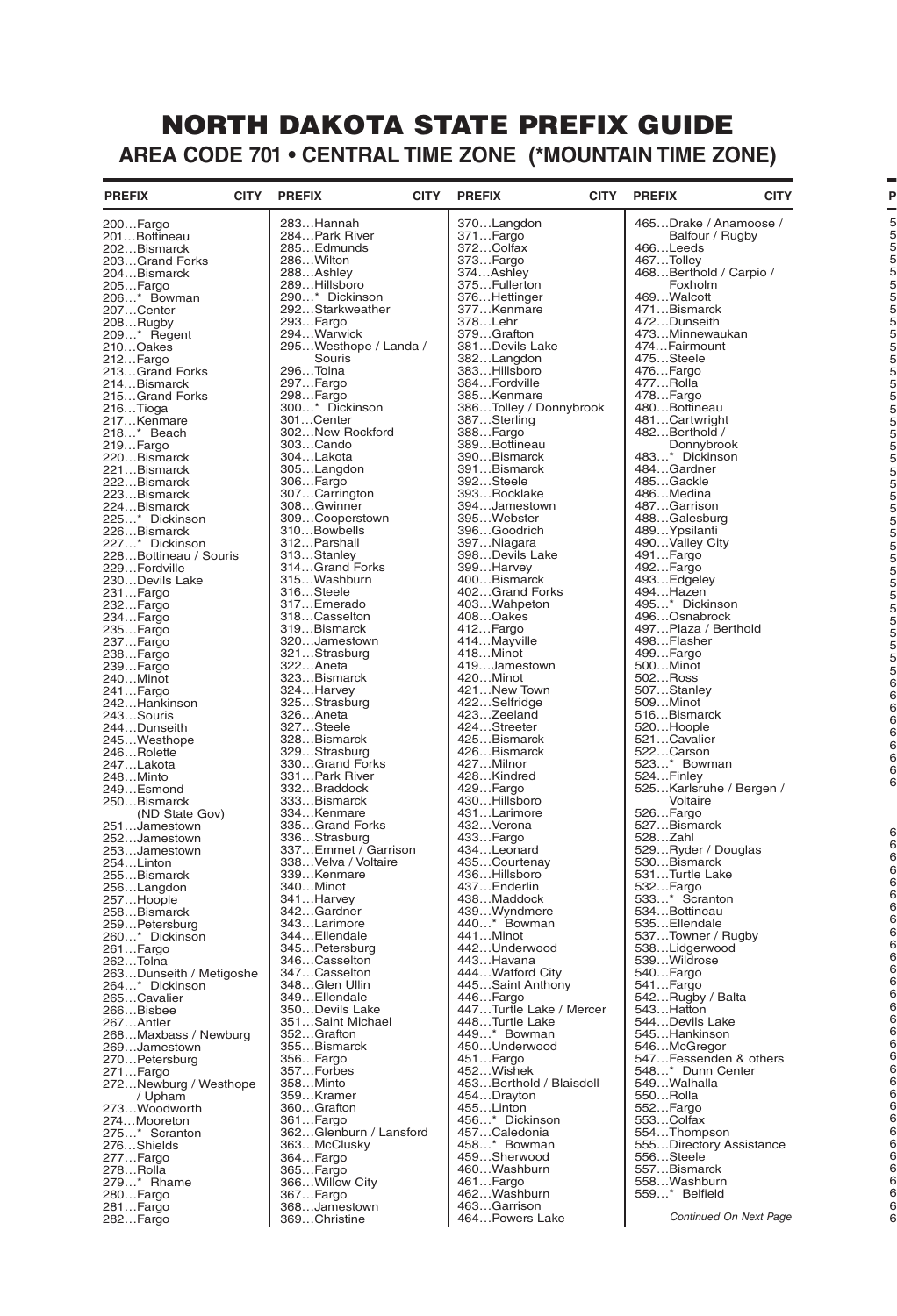## NORTH DAKOTA STATE PREFIX GUIDE (Cont'd) **AREA CODE 701 • CENTRAL TIME ZONE (\*MOUNTAIN TIME ZONE)**

| <b>PREFIX</b>                | <b>CITY</b> | <b>PREFIX</b>                     | <b>CITY</b> | <b>PREFIX</b>                         | <b>CITY</b> | <b>PREFIX</b>               | <b>CITY</b> |
|------------------------------|-------------|-----------------------------------|-------------|---------------------------------------|-------------|-----------------------------|-------------|
| 560Rolette                   |             | 661Emmet                          |             | Lansford                              |             | 861Washburn                 |             |
| 562McKenzie                  |             | 662Devils Lake                    |             | 757Grand Forks                        |             | 862Parshall                 |             |
| 563Rolette                   |             | 663Mandan                         |             | 758Ryder                              |             | 863* Grassy Butte           |             |
| 564Manvel                    |             | 664Tioga                          |             | 759Mandaree                           |             | 864Grand Forks              |             |
| 565Cartwright                |             | 665Devils Lake                    |             | 761* Dickinson                        |             | 865Inkster                  |             |
| 566Fargo                     |             | 667Mandan                         |             | 762Litchville                         |             | 866Fargo                    |             |
| 567* Hettinger               |             | 668Erie                           |             | 763Windsor                            |             | 867Steele                   |             |
| 568Tioga<br>569Hatton        |             | 669Litchville<br>671Wahpeton      |             | 764* Killdeer<br>765Grand Forks       |             | 868Hampden<br>869Gilby      |             |
| 570Williston                 |             | 672Wahpeton                       |             | 766St Michael                         |             | 870Beulah                   |             |
| 571Williston                 |             | 673Sterling                       |             | 767Bisbee                             |             | 871Bottineau                |             |
| 572 Williston                |             | 674Carrington                     |             | 768Upham / Towner /                   |             | 872* Beach                  |             |
| 573* Manning                 |             | 675Keene                          |             | <b>Bantry</b>                         |             | 873Beulah                   |             |
| 574* Bowman                  |             | 676Binford                        |             | 769Dazey                              |             | 874Hunter                   |             |
| 575* Belfield                |             | 677* South Heart                  |             | 770Ray                                |             | 875Williston                |             |
| 577Dunseith<br>578Minot      |             | 678Gwinner<br>679Max / Benedict   |             | 771Rugby                              |             | 876* Beach<br>878* Hebron   |             |
| 579* New England             |             | 680Gwinner                        |             | 772Grand Forks<br>774Williston        |             | 879* Amidon                 |             |
| 580Williston                 |             | 681Rugby                          |             | 775Grand Forks                        |             | 880Hazen                    |             |
| 581Northwood                 |             | 682Hampden                        |             | 776Rugby                              |             | 881Rugby                    |             |
| 582* Rhame                   |             | 683Lisbon                         |             | 777Grand Forks                        |             | 882Sheldon                  |             |
| 583Knox                      |             | 684Ashley                         |             | 778Dickey                             |             | 883LaMoure                  |             |
| 584Elgin                     |             | 685Jud                            |             | 780Grand Forks                        |             | 884Chaseley / Goodrich      |             |
| 586Arnegard                  |             | 686Langdon                        |             | 781Fargo                              |             | / Denhoff                   |             |
| 587Northwood<br>588Christine |             | 687WillowCity<br>688* Marmarth    |             | 782Hazelton                           |             | 885Grand Forks<br>886Neche  |             |
| 589* Regent                  |             | 689Tower City                     |             | 783Sykeston<br>784Lansford / Berthold |             | 887Caledonia                |             |
| 590* Dickinson               |             | 690* Dickinson                    |             | 785Binford                            |             | 889Drake                    |             |
| 591Wahpeton                  |             | 691* Reeder                       |             | 786Mayville                           |             | 890Valley City              |             |
| 592York                      |             | 692Napoleon                       |             | 787Grand Forks                        |             | 891Hazen                    |             |
| 593Fordville                 |             | 693Martin / Harvey                |             | 788Mayville                           |             | 892Wahpeton                 |             |
| 594Emerado                   |             | 694Grenora                        |             | 789Cooperstown                        |             | 893Fargo                    |             |
| 595Bismarck                  |             | 695Alexander                      |             | 792Grand Forks                        |             | 894Hoople                   |             |
| 596Lignite                   |             | 696Manvel                         |             | 793Fargo                              |             | 895Casselton                |             |
| 597Flasher<br>598Christine   |             | 697Sarles<br>698Fredonia          |             | 794Center<br>795Grand Forks           |             | 896Ayr<br>897Parshall       |             |
| 599Thompson                  |             | 699Manvel                         |             | 796Kathryn                            |             | 898Parshall                 |             |
| 600New Rockford              |             | 702Williston                      |             | 797Cooperstown                        |             | 899Wahpeton                 |             |
| 610Grand Forks               |             | 705Bowbells                       |             | 798Sheyenne                           |             | 900Cando                    |             |
| 620Grand Forks               |             | 709Edgeley                        |             | 799Fargo                              |             | 905Beulah                   |             |
| 621Stanley                   |             | 710Sykeston                       |             | 809Fargo                              |             | 912Enderlin                 |             |
| 622* Carson                  |             | 712Bismarck                       |             | 820Enderlin                           |             | 920Center                   |             |
| 623* Medora                  |             | 718Kindred                        |             | 821Walhalla<br>822 Williston          |             | 922Grafton                  |             |
| 624Sawyer<br>625Martin       |             | 720Minot<br>721Minot              |             | 824* Mott                             |             | 923Kenmare<br>924Oriska     |             |
| 626Butte / Velva /           |             | 722Minot / Douglas                |             | 825Pembina                            |             | 925Noonan                   |             |
| Balfour / Darke /            |             | 723Minot AFB (Military)           |             | 826Zahl                               |             | 926Portal                   |             |
| Kief / Kongsberg /           |             | 724Forman                         |             | 827Fort Yates                         |             | 927* Killdeer               |             |
| Ruso / Voltaire              |             | 725Burlington / Berthold          |             | 828Alexander                          |             | 928* Hettinger              |             |
| 627New Town                  |             | / Des Lacs                        |             | 829Cartwright                         |             | 933Lignite                  |             |
| 628Stanley                   |             | 726Makoti<br>727Minot AFB         |             | 830Edgeley<br>831* Dickinson          |             | 934Bismarck                 |             |
| 629Stanley<br>631Emerado     |             | 728Norwich / Granville /          |             | 832Max                                |             | 936Fargo<br>938* Halliday   |             |
| 632Dodge                     |             | Deering                           |             | 833Minot                              |             | 939Lignite                  |             |
| 633Buffalo                   |             | 729Fargo                          |             | 834Fortuna                            |             | 942Caledonia                |             |
| 634Hankinson                 |             | 730Fargo                          |             | 835Kenmare                            |             | 943Driscoll                 |             |
| 635Harvey                    |             | 731Wishek                         |             | 836Garrison                           |             | 944Adams                    |             |
| 636Hillsboro                 |             | 732Grand Forks                    |             | 837Minot                              |             | 945Hope                     |             |
| 637Hettinger<br>638Gardner   |             | 733Dazey<br>734Wilton             |             | 838Minot<br>839Minot                  |             | 947New Rockford<br>948Zap   |             |
| 639Fargo                     |             | 736Cayuga                         |             | 840Valley City                        |             | 949McVille                  |             |
| 640Wahpeton                  |             | 737Washburn                       |             | 841Reynolds                           |             | 952Jamestown                |             |
| 641Tioga                     |             | 738Grand Forks                    |             | 842Watford City                       |             | 956Rolla                    |             |
| 642Wahpeton                  |             | 739Emerado                        |             | 843New Salem                          |             | 962Bowdon                   |             |
| 644Edmore                    |             | 740Grand Forks                    |             | 844Alexander                          |             | 965Crosby                   |             |
| 645Leonard                   |             | 741Emerado                        |             | 845Valley City                        |             | 966Fairdale                 |             |
| 646Sanborn<br>647Kulm        |             | 742Oakes                          |             | 846* Dodge<br>847Reynolds             |             | 967Arthur                   |             |
| 648Tioga                     |             | 743Roseglen / Ryder /<br>Garrison |             | 848Kenmare                            |             | 968Cando<br>972New Rockford |             |
| 649Carrington                |             | 744Alexander                      |             | 849Harvey                             |             | 973Fort Ransom              |             |
| 650Carrington                |             | 745Stanton                        |             | 850Fargo                              |             | 974* Richardton             |             |
| 651Williston                 |             | 746Grand Forks                    |             | 851Linton                             |             | 980Underwood                |             |
| 652Carrington                |             | 747Emerado                        |             | 852Minot                              |             | 982Ambrose                  |             |
| 653Carrington                |             | 748Hazen                          |             | 853* Reeder                           |             | 983* Golden Valley          |             |
| 654Underwood                 |             | 749Buffalo                        |             | 854Fort Yates                         |             | 984Cathay                   |             |
| 655Lawton<br>656Bisbee       |             | 751Bismarck<br>752Woodworth       |             | 855Rugby<br>856Caledonia              |             | 985Fortuna<br>989Bismarck   |             |
| 657Hoople                    |             | 753Gwinner                        |             | 857Minot                              |             | 992Oakes                    |             |
| 658Jamestown                 |             | 754Napoleon                       |             | 858Minot                              |             | 993Edinburg                 |             |
| 659Jamestown                 |             | 755Ross                           |             | 859Epping                             |             | 996Sheyenne                 |             |
| 660Casselton                 |             | 756Mohall / Antler /              |             | 860Gardner                            |             | 998Christine                |             |

555…Directory Assistance

*Continued On Next Page*